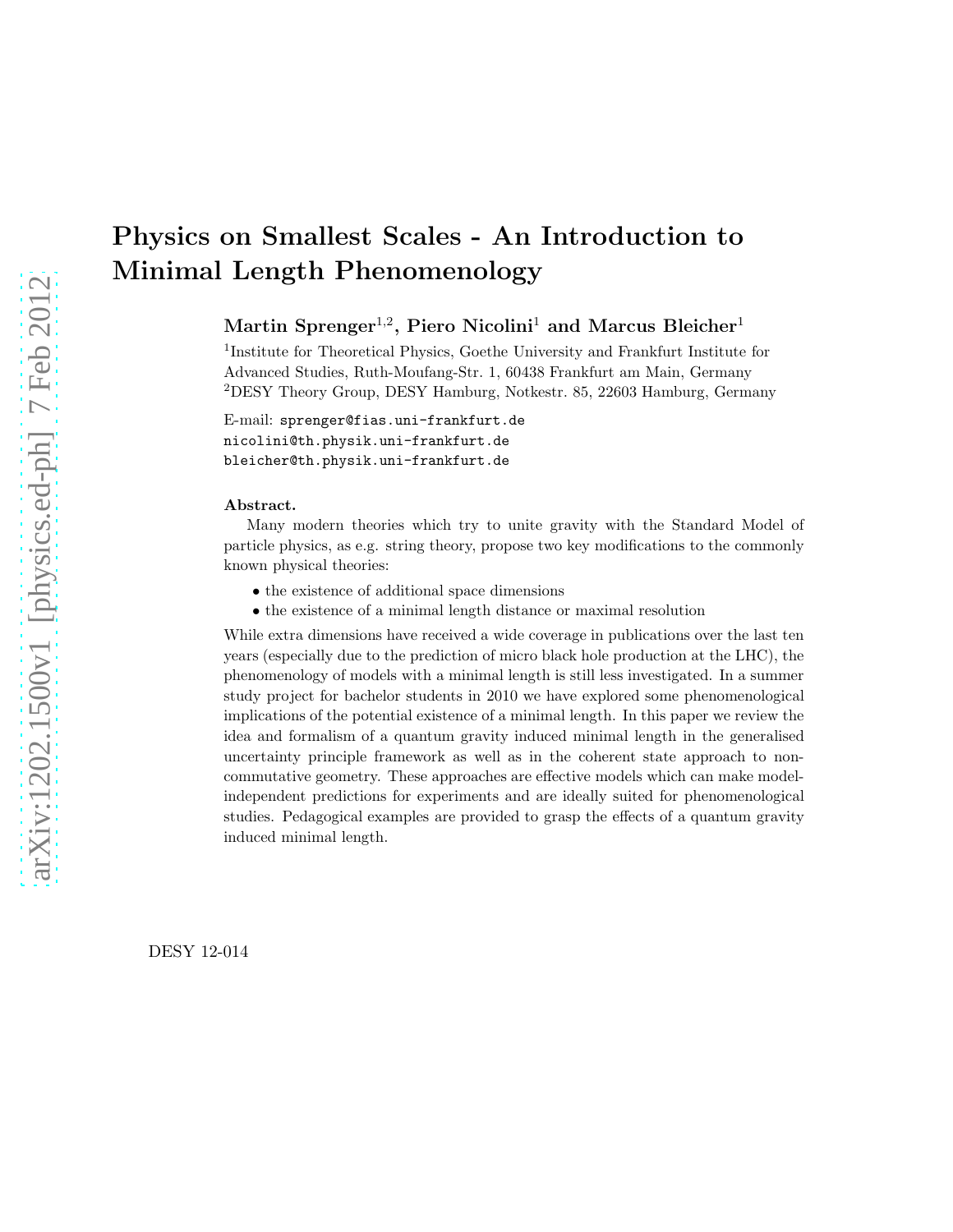## 1. Introduction

Quantising gravity is one of the most important problems in modern theoretical physics. Even though people have been working on it for more than 50 years, there is no complete theory of quantum gravity up to this date. A major obstacle in finding the correct theory is the absence of any experimental quantum gravity signal. Out of this frustration, a new research field has emerged in the last decade which employs effective theories to describe quantum gravity effects and to look for possible experimental signatures. This field is called quantum gravity phenomenology. The effective theories are build by using standard quantum field theory or general relativity and implementing one or several features that are supposed to arise in a full theory of quantum gravity. As there are effects which appear in the majority of candidate theories, quantum gravity phenomenology can implement these effects and make predictions independently of any fundamental formulation. Furthermore, predictions can be made without employing the heavy machinery of string theory or loop quantum gravity from which it is usually very difficult to foresee experimental signatures.

The effect we want to study in this article is the appearance of a minimal length. The fact there is a radical change in the nature of space-time comes as no surprise. In fact, we have to take into account that quantum field theory and general relativity treat space-time very differently. While general relativity treats space-time as a dynamical entity using the metric tensor  $g_{\mu\nu}$ , in quantum field theory space and time are mere labels on which fields are defined. The idea of a minimal length dates far back, long before the birth of modern candidate theories of quantum gravity (cf. [\[1\]](#page-9-0)) and appears in all recent formulations like the pathintegral quantisation [\[2\]](#page-9-1), string theory [\[3\]](#page-9-2), loop quantum gravity [\[4\]](#page-9-3) and other approaches [\[5\]](#page-9-4), [\[6\]](#page-9-5). To motivate the emergence of a minimal length, recall from optics that to probe a structure of length  $\lambda$  one needs photons of wavelength  $\lambda$  or less. To resolve smaller and smaller structures, the energy of the photons (which is proportional to the inverse of the wavelength,  $\lambda \sim \frac{1}{E}$  $\frac{1}{E_{\gamma}}$ ) has to be increased. However, when gravity is taken into account, there is the possibility that the energy density is large enough to create a black hole and all information on the structure one wants to probe is lost behind a horizon. Therefore, a fundamental (minimal) length scale naturally emerges in quantum gravity that accounts for a limited resolution of space-time. As there is only one natural length scale present in quantum gravity, this minimal length is expected to appear at the Planck scale,  $\ell_P \approx 10^{-35}$  m. If the minimal length were of that order, current and near-future experiments would have no chance to observe minimal length effects. However, our description of gravity has only been tested down to length scales of the order of 0.1 mm by direct measurements of Newton's law [\[7\]](#page-9-6) and down to 1 TeV<sup>-1</sup>  $\approx 10^{-19}$  m =  $10^{-4}$  fm by indirect searches at particle colliders [\[8\]](#page-9-7). Therefore the minimal length might lie anywhere between the Planck scale and 10−<sup>4</sup> fm. In the rest of the article we want to introduce an effective theory modeling a minimal length and study two scenarios in this framework.

## 2. Generalised Uncertainty Principle

Let us now discuss how to introduce a minimal length into standard quantum mechanics by the so-called generalised uncertainty principle. Pioneering work on this approach can be found in [\[9\]](#page-9-8), [\[10\]](#page-9-9). One of the fundamental concepts in quantum mechanics is the Heisenberg uncertainty principle (see, for example, [\[11\]](#page-9-10))

<span id="page-1-0"></span>
$$
\Delta x \Delta p \geq \hbar,\tag{1}
$$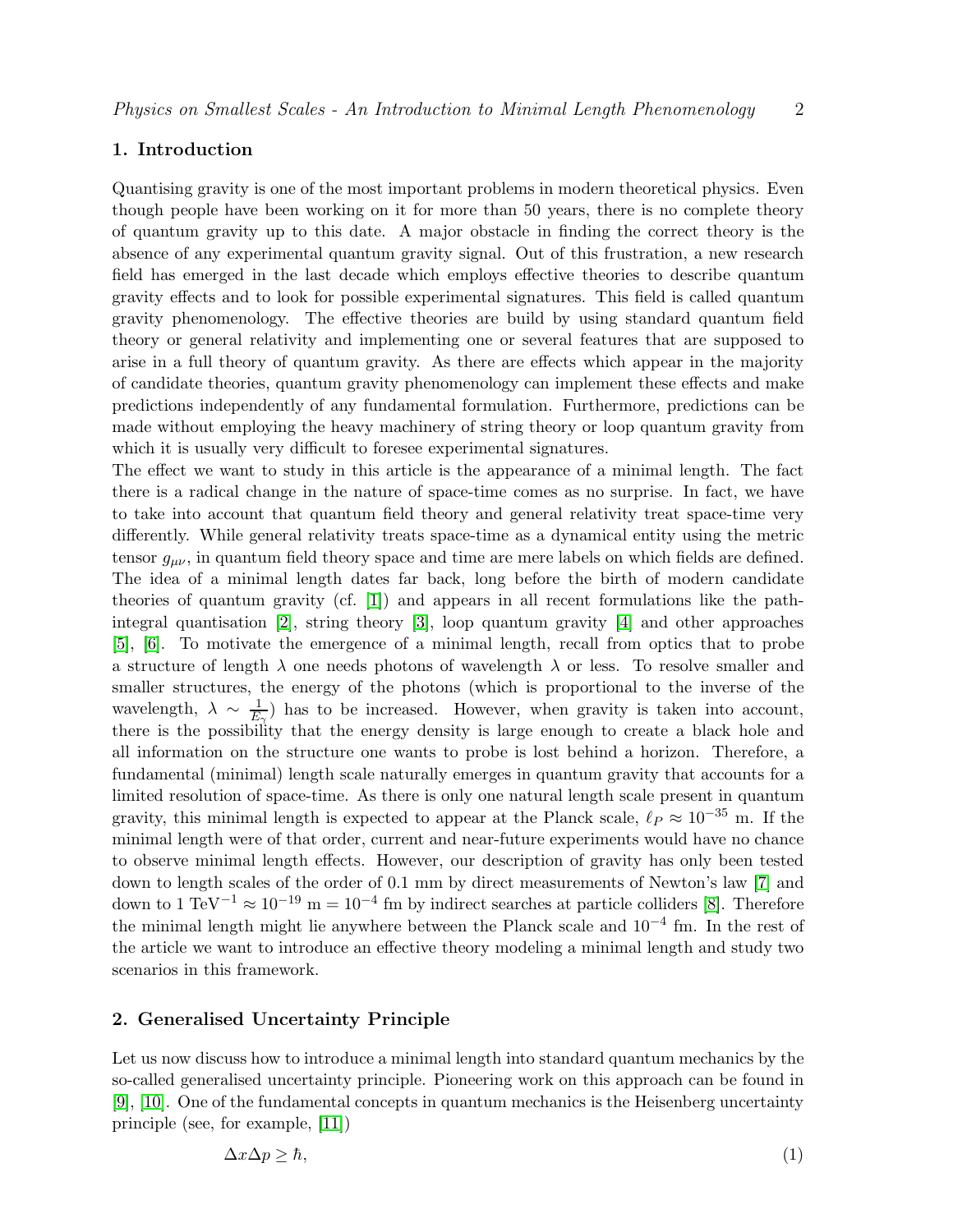where  $\Delta x$  is the uncertainty in position and  $\Delta p$  is the uncertainty in momentum. The Heisenberg uncertainty principle prevents us from measuring the position and the momentum of a particle simultaneously to arbitrary precision. However, it is always possible to measure the position of a particle with better and better accuracy if one compensates for that by making the momentum uncertainty larger and larger. As an extremal case, particles in momentum eigenstates (i.e. with vanishing momentum uncertainty) are completely delocalised. Now, imagine Eq.[\(1\)](#page-1-0) had an extra term proportional to  $(\Delta p)^2$  on the right-hand side:

<span id="page-2-0"></span>
$$
\Delta x \Delta p \ge \hbar (1 + \beta (\Delta p)^2)
$$
 (2)

The above argument for position measurements with increasing accuracy runs into problems, because increasing  $\Delta p$  makes the right-hand side grow even faster than the left-hand side. At one point, it will not be possible to fulfill the inequality anymore, therefore there is a minimal  $\Delta x \neq 0$  for which the inequality holds. This means there is a maximal resolution of position or, in turn, a minimal length. The introduction of the extra term looks artificial, but this exact form of the modification arises for example in string theory [\[12\]](#page-9-11). In quantum mechanics, such uncertainty relations usually follow from the non-commutativity of the corresponding operators. For example, Eq.[\(1\)](#page-1-0) follows from

$$
[\hat{x}, \hat{p}] = i\hbar,\tag{3}
$$

where  $[\cdot, \cdot]$  is the commutator, and in general

$$
\Delta A \Delta B \ge \frac{1}{2} \left\langle \left[ \hat{A}, \hat{B} \right] \right\rangle, \tag{4}
$$

where  $\langle \ldots \rangle$  denotes the expectation value. The modified Heisenberg uncertainty relation Eq.[\(2\)](#page-2-0) therefore follows from a commutator

<span id="page-2-2"></span>
$$
[\hat{x}, \hat{p}] = i\hbar (1 + \beta \hat{p}^2) \tag{5}
$$

and can be obtained by an extension of the usual operator representation in momentum space,  $\hat{x} = i\hbar \partial_p$ , to

$$
\hat{x} = i\hbar (1 + \beta p^2) \partial_p. \tag{6}
$$

The momentum operators remain unchanged for simplicity[‡](#page-2-1). This representation already includes the effects of a minimal length. It is therefore possible to recalculate standard quantum mechanical problems and find modifications due to the minimal length.

The commutator Eq.[\(5\)](#page-2-2) belongs to a larger class of commutators of the form

<span id="page-2-3"></span>
$$
[\hat{x}_i, \hat{p}_j] = i\hbar \delta_{ij} (1 + f(p^2)),\tag{7}
$$

where  $f(p^2)$  is a generic function which has to vanish for small momenta and should preserve symmetries such as rotations but is otherwise arbitrary. The most general momentum space representation of  $\hat{x}_i$  then looks like

$$
\hat{x}_i = i\hbar (1 + f(p^2))\partial_{p_i}.\tag{8}
$$

Recall from quantum mechanics that

<span id="page-2-4"></span>
$$
[[\hat{x}_i, \hat{x}_j], \hat{p}_k] + [[\hat{x}_j, \hat{p}_k], \hat{x}_i] + [[\hat{p}_k, \hat{x}_i], \hat{x}_j] = 0.
$$
\n(9)

This is not a mere coincidence but holds for all elements of a mathematical structure called Lie algebra and is called the Jacobi identity. The position and momentum operators in the

<span id="page-2-1"></span>‡ One can also investigate theories with non-commuting momenta, see e.g. [\[13\]](#page-9-12),[\[14\]](#page-9-13).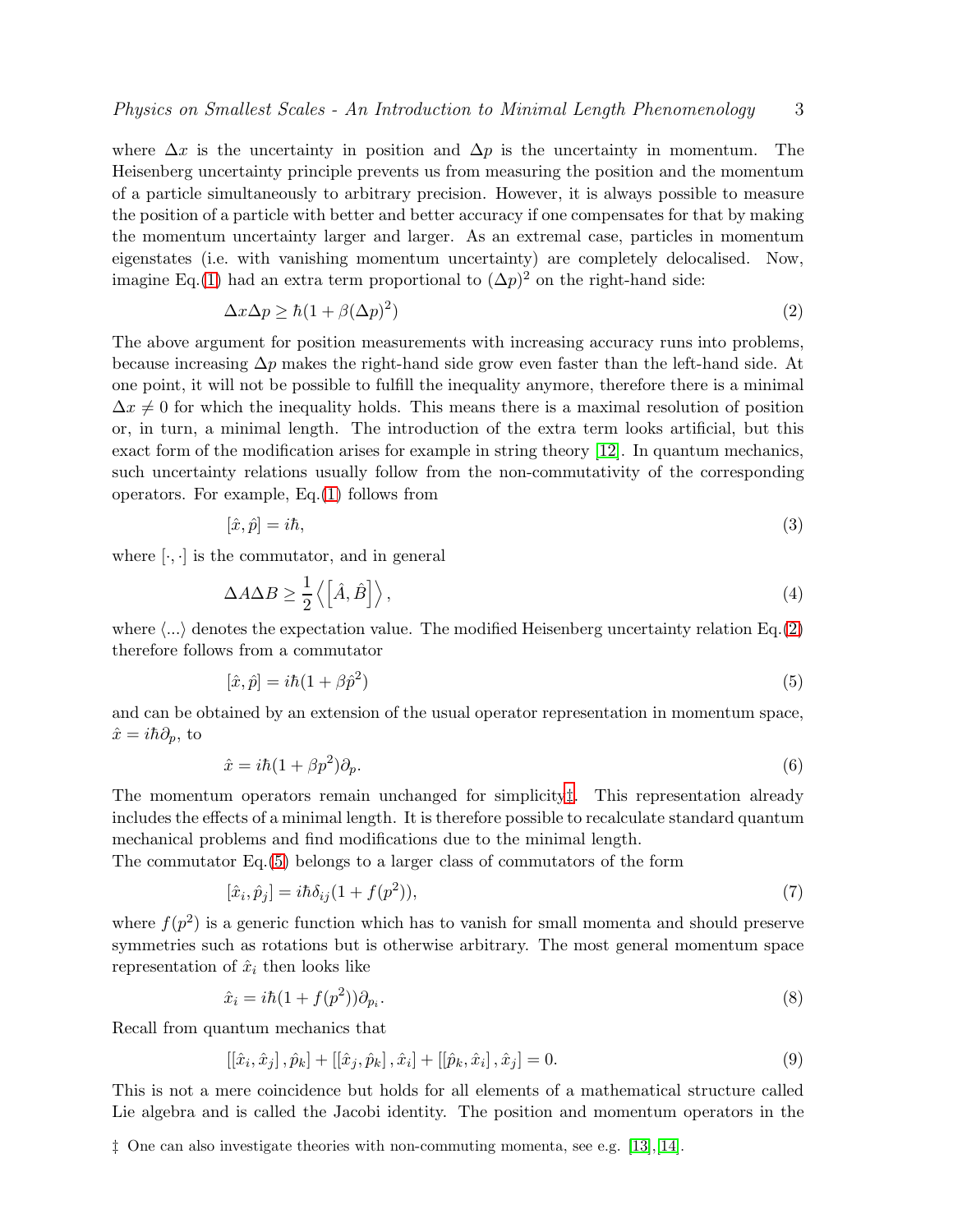GUP model still form a Lie algebra. Therefore, the position commutator is already fixed by  $Eqs.(7),(9)$  $Eqs.(7),(9)$  $Eqs.(7),(9)$  $Eqs.(7),(9)$  and reads

$$
[\hat{x}_i, \hat{x}_j] = -2i\hbar (\hat{x}_i \hat{p}_j - \hat{x}_j \hat{p}_i) f'(p^2),
$$
\n(10)

where  $f'(p^2)$  is the derivative of  $f(p^2)$  with respect to  $p^2$ . This commutator looks complicated, but the important point is that it is non-vanishing as long as  $f'(p^2) \neq 0$ , again indicating a minimal length.

Several points should be noted here. First of all, as shown in [\[9\]](#page-9-8), by introducing the new commutation relations, the position operator is no longer Hermitian. Still, one can keep the symmetry of the position operator by introducing a modified momentum integration measure

<span id="page-3-0"></span>
$$
d^3p \to \frac{d^3p}{1+f(p^2)},\tag{11}
$$

because, for states  $|\psi\rangle$ ,  $|\phi\rangle$  whose wavefunction vanishes at infinity,

$$
\langle \langle \psi | \hat{x} \rangle | \phi \rangle = \int_{-\infty}^{\infty} \frac{dp}{1 + f(p^2)} \psi^*(p) i\hbar (1 + f(p^2)) \partial_p \phi(p)
$$

$$
= \int_{-\infty}^{\infty} \frac{dp}{1 + f(p^2)} \left( i\hbar (1 + f(p^2)) \partial_p \psi(p) \right)^* \phi(p) = \langle \psi | (\hat{x} | \phi \rangle) \tag{12}
$$

as one can check by partial integration. Note that this operator would not be symmetric if we had not included the compensating factor in the integration measure. The symmetry of  $\hat{p}$  is obvious. As momenta are still commuting, we can use the momentum eigenbasis as in ordinary quantum mechanics, however, working with the modified integration measure. A second point concerns the position eigenbasis. As the theory contains an inherent uncertainty in position, position eigenstates (i.e. states which have zero uncertainty in position) cannot exist in this framework. The next best thing to use are states with minimal position uncertainty. In [\[9\]](#page-9-8), it is shown how to construct these states and the corresponding maximum localisation (quasi- )basis. For our purposes, however, it is enough to look at momentum eigenstates which still are plane waves, but with a modified dispersion relation

$$
\lambda(p) = 2\pi\hbar \left( \int \frac{dp}{1 + f(p^2)} \right)^{-1},\tag{13}
$$

where  $\lambda$  cannot be smaller than the minimal length. Now we have all tools we need to calculate problems at hand, for more details on the GUP model we refer to [\[9\]](#page-9-8) and [\[10\]](#page-9-9).

### 3. Non-commutative Geometry

Before continuing to study examples, let us briefly mention a different class of effective theories giving rise to a minimal length, non-commutative geometry (NCG). Instead of starting with a modification in the commutator between position and momentum operators, NCG modifies the commutator between position operators:

$$
[\hat{x}_{\mu}, \hat{x}_{\nu}] = i\theta_{\mu\nu},\tag{14}
$$

where  $\theta_{\mu\nu}$  is an antisymmetric matrix with entries of dimension of an area that govern the non-commutative behaviour. There are several possibilities to implement such a theory, the most popular being based on the Moyal product. In this framework the usual product is replaced by the  $\star$ -product which can be represented in 4 dimensions by

$$
(f \star g)(x) = \int \frac{d^4 y d^4 k}{(2\pi)^4} f\left(x^\mu + \frac{1}{2} \theta^{\mu\nu} k_\nu\right) g(x^\mu + y^\mu) e^{ik_\nu y^\nu},\tag{15}
$$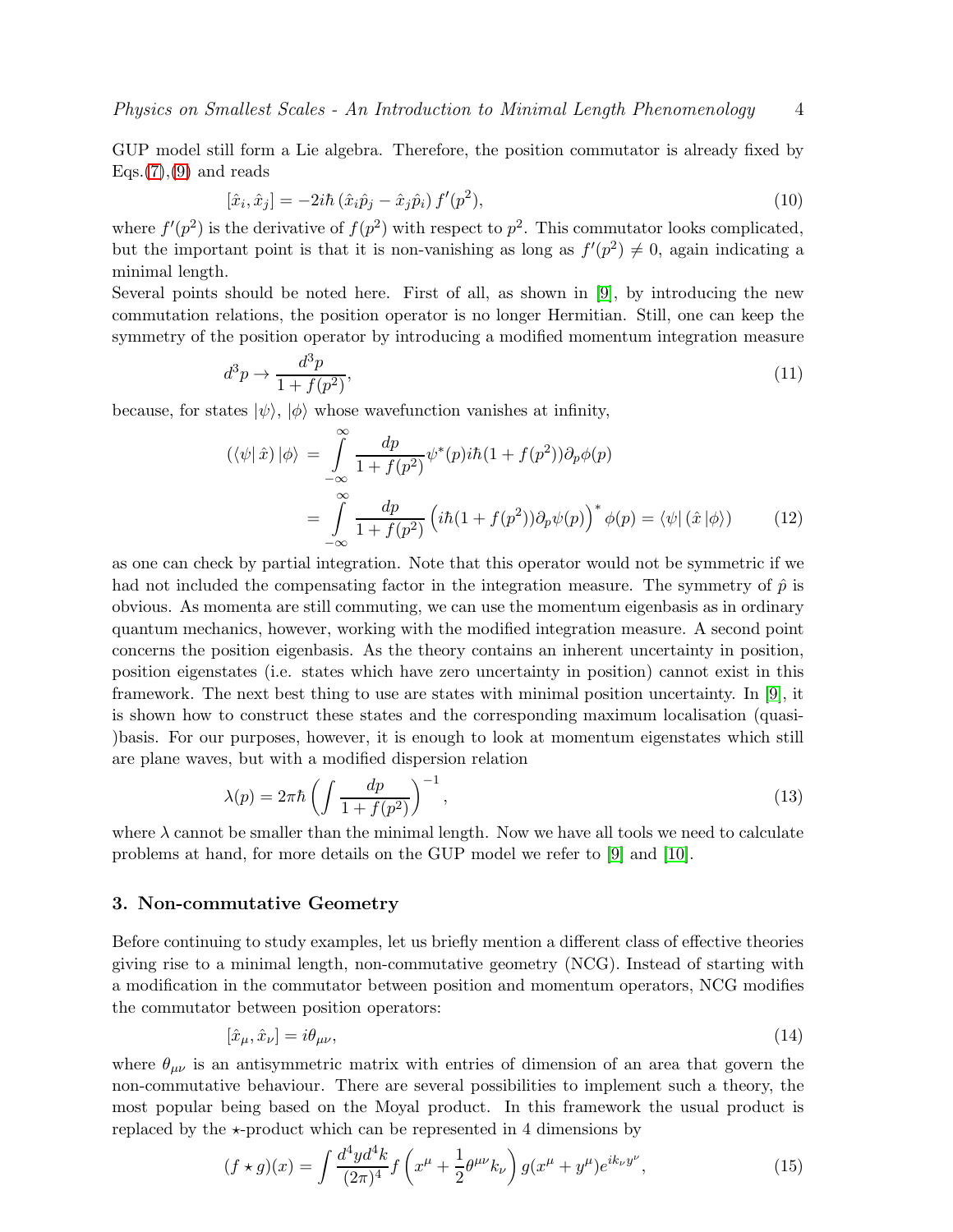cf. [\[16\]](#page-9-14). This suffers from some technical difficulties which we do not want to describe here, for reviews see  $[15]$ ,  $[16]$ .

In recent years, another approach to NCG has been developed, the coherent state approach. In this framework, position eigenstates are replaced by coherent position states. This is achieved by the action of an operator  $e^{\theta \Delta}$  on the classical position eigenstates  $\delta^{(3)}(x)$ , where  $\theta$  is the minimal length squared and  $\triangle$  is the Laplace operator. Using the relation

$$
e^{\theta \triangle} \delta^{(3)}(x) = \frac{e^{\theta \triangle}}{(2\pi)^3} \int d^3p \, e^{i\vec{x}\vec{p}} = \frac{1}{(2\pi)^3} \int d^3p \, e^{-\theta p^2} e^{i\vec{x}\vec{p}} \tag{16}
$$

it is shown in [\[17\]](#page-9-16), [\[18\]](#page-9-17) that all modifications can be accounted for by a modified integration measure

$$
d^3p \to d^3p \ e^{-\theta p^2}.\tag{17}
$$

This, however, is nothing but the GUP model with

<span id="page-4-0"></span>
$$
f(p^2) = e^{\theta p^2} - 1,\tag{18}
$$

cf. Eq.[\(11\)](#page-3-0). Therefore, these models are equivalent and in the following we will use the GUP model with the choice Eq.[\(18\)](#page-4-0) for  $f(p^2)$ . Plane waves will then have a dispersion relation

<span id="page-4-1"></span>
$$
\lambda(p) = \frac{2\pi\hbar}{\sqrt{\theta}\frac{\sqrt{\pi}}{2}\operatorname{erf}\left(\sqrt{\theta}p\right)},\tag{19}
$$

where  $\text{erf}(x)$  is the error function  $\text{erf}(x) = \frac{2}{\sqrt{2}}$  $\frac{x}{\pi}$ 0  $e^{-t^2}dt$ .

## 4. A simple example...

One of the first problems in quantum mechanics every student has to solve is the potential barrier. One finds that particles can tunnel through a barrier even though their energy is smaller than the height of the potential. Applied to a potential of the form

$$
V(r) = \frac{e^2}{4\pi\epsilon_0} \frac{Z - 2}{r} \theta(r - r_0),
$$
\n(20)

with e being the electron charge,  $\epsilon_0$  the electric constant, Z the proton number of the nucleus and  $r_0$  the radius of the nucleus (see figure [1\)](#page-5-0), this potential is used to describe the alpha decay of nuclei. It already takes into account that two protons are taken from the nucleus by the alpha particle and that the potential is only effective when the alpha particle is outside the nucleus with radius  $r_0$ . Starting from the potential barrier, one can approximate the tunneling probability for the Coulomb potential by splitting it up into several rectangular potential barriers and multiplying the probabilities to tunnel through each segment. For a constant potential  $V$ , the wavefunction is a momentum eigenstate given by

$$
\psi(x) = Ae^{ikx} + Be^{-ikx},\tag{21}
$$

with  $A,B$  constants and where k is given by

$$
k = \frac{p}{\hbar} = \sqrt{\frac{2m}{\hbar^2}(E - V)}.
$$
\n
$$
(22)
$$

In the limit of infinitely many segments, one obtains the well-known WKB result (see [\[11\]](#page-9-10))

<span id="page-4-2"></span>
$$
T = \frac{\exp\left(-2\int_{a}^{b} dx \sqrt{\frac{2m}{\hbar^2}(V(x) - E)}\right)}{\left(1 + \frac{1}{4}\exp\left(-2\int_{a}^{b} dx \sqrt{\frac{2m}{\hbar^2}(V(x) - E)}\right)\right)^2},\tag{23}
$$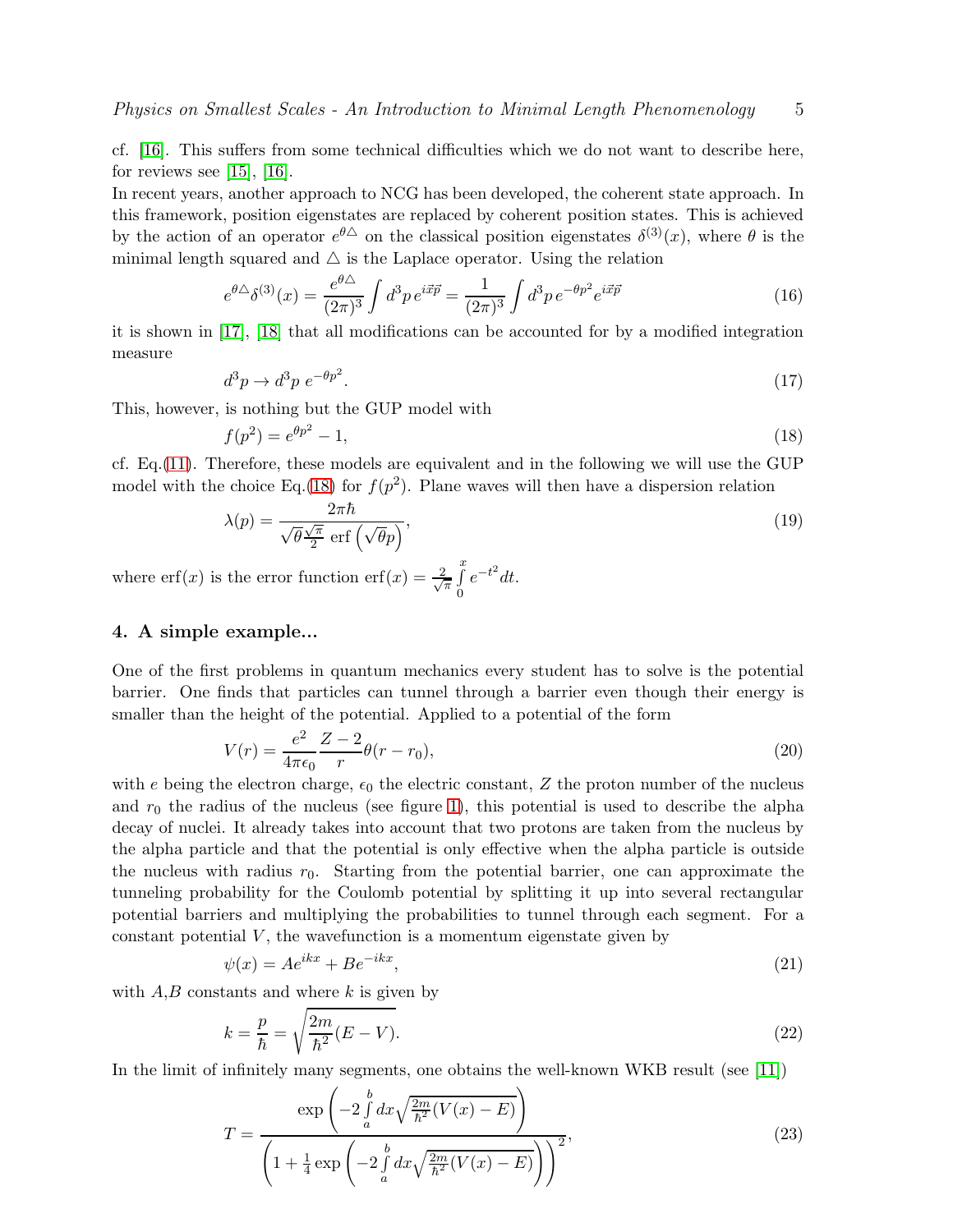

<span id="page-5-0"></span>**Figure 1.** Coulomb potential for  $\alpha$  decay

where a and b are the classical turning points  $E(a) = V(a)$ ,  $E(b) = V(b)$  and T is the tunneling probability. To rederive this result including a minimal length, recall that in the GUP model the momentum basis remains unchanged, except for a modification of the integration measure. Since the free Hamiltonian is diagonal in momentum space, the solutions in all regions are still momentum eigenstates. However, as shown before, these are plane waves with a modified dispersion relation. For a constant potential  $V$  this would lead to solutions of the form

$$
\psi(x) = Ae^{ikx} + Be^{-ikx},\tag{24}
$$

where  $k$  is now given by

$$
k = \frac{\sqrt{\theta \pi}}{2\hbar} \text{erf}\left(\sqrt{\theta}p\right),\tag{25}
$$

see Eq.[\(19\)](#page-4-1). Therefore, the only modification introduced by the minimal length is the modification of the dispersion relation in Eq.  $(23)$  and the modified transmission probability is given by

$$
T_{ML} = \frac{\exp\left(-2\theta^{-1}\frac{\sqrt{\pi}}{2}\int_a^b dx \, \operatorname{erf}\left(\theta\sqrt{\frac{2m}{\hbar^2}(V(x) - E)}\right)\right)}{\left(1 + \frac{1}{4}\exp\left(-2\theta^{-1}\frac{\sqrt{\pi}}{2}\int_a^b dx \, \operatorname{erf}\left(\theta\sqrt{\frac{2m}{\hbar^2}(V(x) - E)}\right)\right)\right)^2}.
$$
(26)

Realistic values for the radius of the nucleus and the strength of the potential are  $r_0 \sim 10$  fm,  $V_0 \sim 30$  MeV. Numerical integration shows that for the most optimistic case of  $\theta = 1 \text{ TeV}^{-2}$ the relative difference of the two transmission probabilities is of the order of  $10^{-6}$  as shown in figure [2.](#page-6-0) The relative difference between the half-lives with and without minimal length is, of course, of the same order of magnitude. Comparing this to experimental data found in [\[19\]](#page-9-18), we see that this is too small to be detectable with current statistics, which lies between  $10^{-1}$  to  $10^{-2}$  relative difference. However, using a large enough system of decaying particles, it does not seem too far-fetched to hope for a bound on the minimal length from this effect in the future.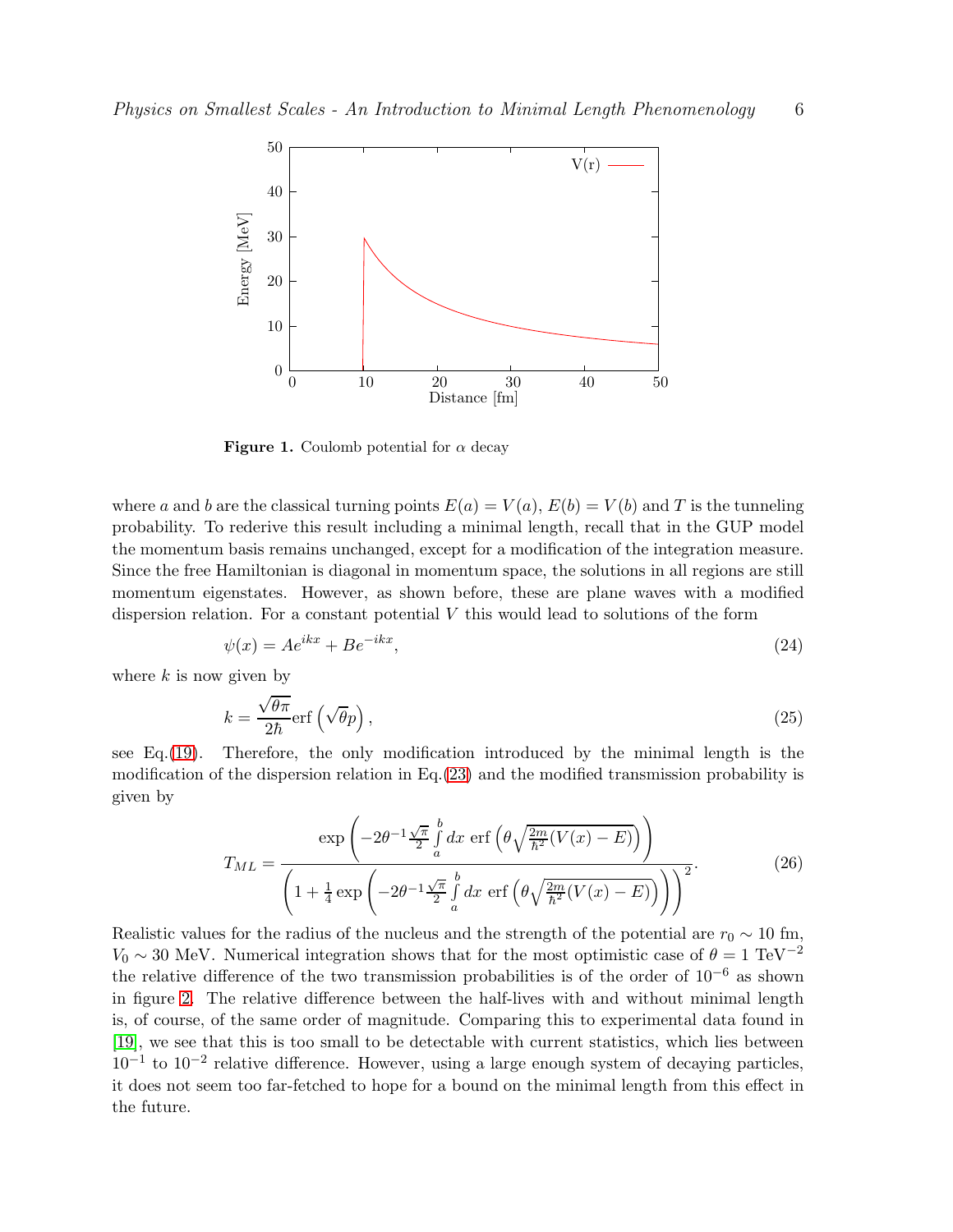

<span id="page-6-0"></span>Figure 2. Relative difference in the tunneling probability with and without a minimal length, for  $V_0 = 30$  MeV,  $a = 10$  fm and  $\theta = 1$  TeV<sup>-2</sup>.

## 5. ...and a more complicated one

Our best description of particle physics, the Standard Model, consists of three generations and in each generation there are two quarks, a charged lepton and a neutrino. The neutrinos are named after the corresponding charged lepton, so there are electron neutrinos  $\nu_e$ , muon neutrinos  $\nu_{\mu}$  and tau neutrinos  $\nu_{\tau}$ . In nuclear processes, neutrinos are created in one of these so-called flavours. It seems logical that neutrinos remain in the flavour state in which they were created if they are not interacting. However, neutrinos behave differently. This was first noted by the Homestake experiment in the 1960s which measured the flux of solar neutrinos (for a review, see [\[22\]](#page-9-19)). The measured flux turned out to be too small by a factor of three compared to the theoretical predictions. It was not until 2001 that the SNO experiment could explain this deficit [\[23\]](#page-9-20). The Homestake experiment was only sensitive to electron neutrinos and while solar neutrinos are always created as electron neutrinos, SNO registered muon neutrinos and tau neutrinos, as well, so that the total flux met the theoretical predictions. Therefore, neutrinos seem to change their flavour upon free propagation. But if neutrinos do not propagate in flavour eigenstates, in eigenstates of which quantity do they propagate? While the Standard Model treats neutrinos as massless particles, it became clear that the idea of neutrinos having a mass (a tiny mass, that is, current bounds can be found in [\[8\]](#page-9-7)) could account very well for the flavour oscillations as we will see.

For simplicity, we will assume there are only two flavours. In the following, Latin subscripts stand for mass eigenstates while Greek indices stand for flavour eigenstates. Then, flavour eigenstates in the flavour eigenbasis are given by

<span id="page-6-1"></span>
$$
|\nu_{\alpha}\rangle = \begin{pmatrix} 1 \\ 0 \end{pmatrix}, \quad |\nu_{\beta}\rangle = \begin{pmatrix} 0 \\ 1 \end{pmatrix}.
$$
 (27)

The basis change from the flavour eigenbasis to the mass eigenbasis will be described as usually in quantum mechanics by a unitary matrix  $U$ , which in two dimensions can be parameterised by a single angle:

<span id="page-6-2"></span>
$$
U = \begin{pmatrix} \cos \theta & \sin \theta \\ -\sin \theta & \cos \theta \end{pmatrix}
$$
 (28)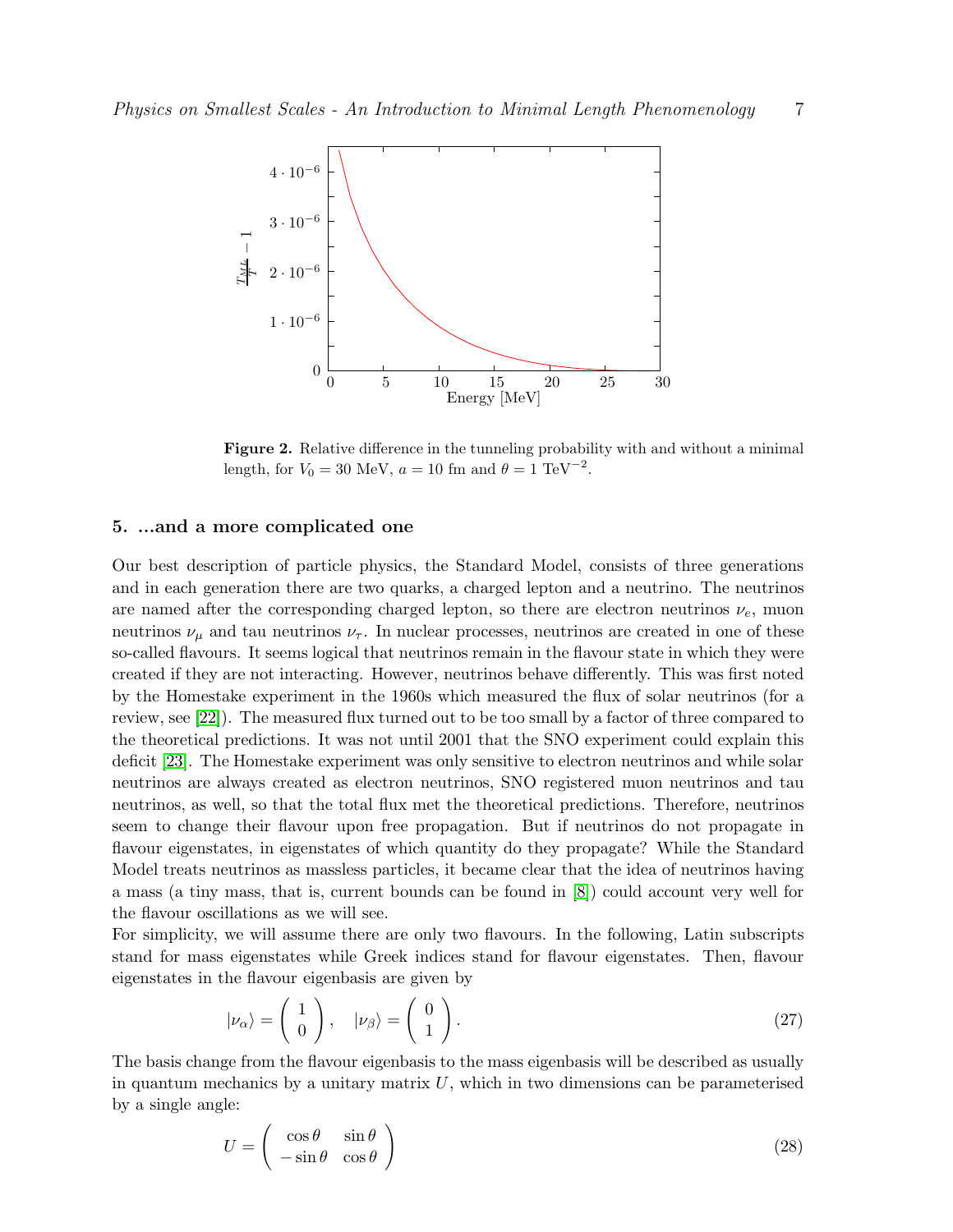As we assume that the free Hamiltonian is diagonal in the mass eigenbasis, we can represent it by the matrix

<span id="page-7-0"></span>
$$
\hat{H} = \begin{pmatrix} \sqrt{p^2 + m_1^2} & 0\\ 0 & \sqrt{p^2 + m_2^2} \end{pmatrix},
$$
\n(29)

where  $m_1$  and  $m_2$  are the masses of the mass eigenstates. A neutrino in a mass eigenstate propagating freely can then be represented by a plane wave:

<span id="page-7-1"></span>
$$
|\nu_k(t)\rangle = e^{-\frac{i}{\hbar}E_k t} |\nu(0)\rangle \tag{30}
$$

Collecting results, we can immediately write down the transition amplitude for a neutrino created in flavour eigenstate  $|\nu_{\alpha}\rangle$  to be found in flavour eigenstate  $|\nu_{\beta}\rangle$  after propagating freely for a time t:

$$
\langle \nu_{\beta} | \nu_{\alpha}(t) \rangle = \langle \nu_{\beta} | U^{\dagger} e^{-\frac{i}{\hbar} \hat{H} t} U | \nu_{\alpha} \rangle \tag{31}
$$

Putting in the explicit form of the matrices and the states  $Eqs. (27),(28),(29)$  $Eqs. (27),(28),(29)$  $Eqs. (27),(28),(29)$  $Eqs. (27),(28),(29)$  $Eqs. (27),(28),(29)$  $Eqs. (27),(28),(29)$  we find

$$
\langle \nu_{\beta} | \nu_{\alpha}(t) \rangle = \frac{1}{2} \sin(2\theta) \left( e^{-\frac{i}{\hbar} E_1 t} - e^{-\frac{i}{\hbar} E_2 t} \right). \tag{32}
$$

As the energies are assumed to be much larger than the neutrino masses, the difference of energies  $E_1 - E_2$  can be approximated by

$$
E_1 - E_2 = \sqrt{p^2 + m_1^2} - \sqrt{p^2 + m_2^2} = |p|\sqrt{1 + \frac{m_1^2}{p^2}} - |p|\sqrt{1 + \frac{m_2^2}{p^2}}
$$
(33)

$$
\approx \frac{m_1^2 - m_2^2}{2E} = \frac{\Delta m^2}{2E},\tag{34}
$$

where  $E = |p|$  and  $\Delta m^2 = m_1^2 - m_2^2$ . From that, we find the transition probability simply as the square of the transition amplitude:

$$
P(\nu_{\alpha} \to \nu_{\beta}) = |\langle \nu_{\beta} | \nu_{\alpha}(t) \rangle|^2 = \sin^2(2\theta) \sin\left(\frac{\Delta m^2}{4E}t\right). \tag{35}
$$

Indeed, we find an oscillatory behaviour for the neutrino.

To include the effect of the minimal length, note that in [\(30\)](#page-7-1) use was made of the dispersion  $\omega_k = \frac{E_k}{\hbar}$ . In the GUP model, this is modified as in Eq.[\(19\)](#page-4-1)

$$
\omega(E) = \frac{\sqrt{\pi}}{2} \frac{\sqrt{\theta}}{\hbar} erf\left(\sqrt{\theta}E\right). \tag{36}
$$

Going through the above calculation again, the transition probability becomes

<span id="page-7-2"></span>
$$
P(\nu_{\alpha} \to \nu_{\beta}) = \sin^2(2\theta) \sin^2\left(\frac{\Delta m^2}{4E} \exp(-\theta E^2)t\right),\tag{37}
$$

where the crucial step is given explicitly by

$$
\omega(E_1) - \omega(E_2) = \frac{\sqrt{\pi}}{2\ell} \left( \text{erf}\left(\ell \cdot p \sqrt{1 + \frac{m_1^2}{p^2}}\right) - \text{erf}\left(\ell \cdot p \sqrt{1 + \frac{m_2^2}{p^2}}\right) \right)
$$
  

$$
\approx \frac{\sqrt{\pi}}{2\ell} \left( \text{erf}(\ell E) + \frac{\ell}{\sqrt{\pi}} \frac{m_1^2}{|p|} e^{-(\ell E)^2} \right)
$$
  

$$
- \frac{\sqrt{\pi}}{2\ell} \left( \text{erf}(\ell E) + \frac{\ell}{\sqrt{\pi}} \frac{m_2^2}{|p|} e^{-(\ell E)^2} \right)
$$
  

$$
= \frac{\Delta m^2}{2E} e^{-(\ell E)^2}.
$$
 (38)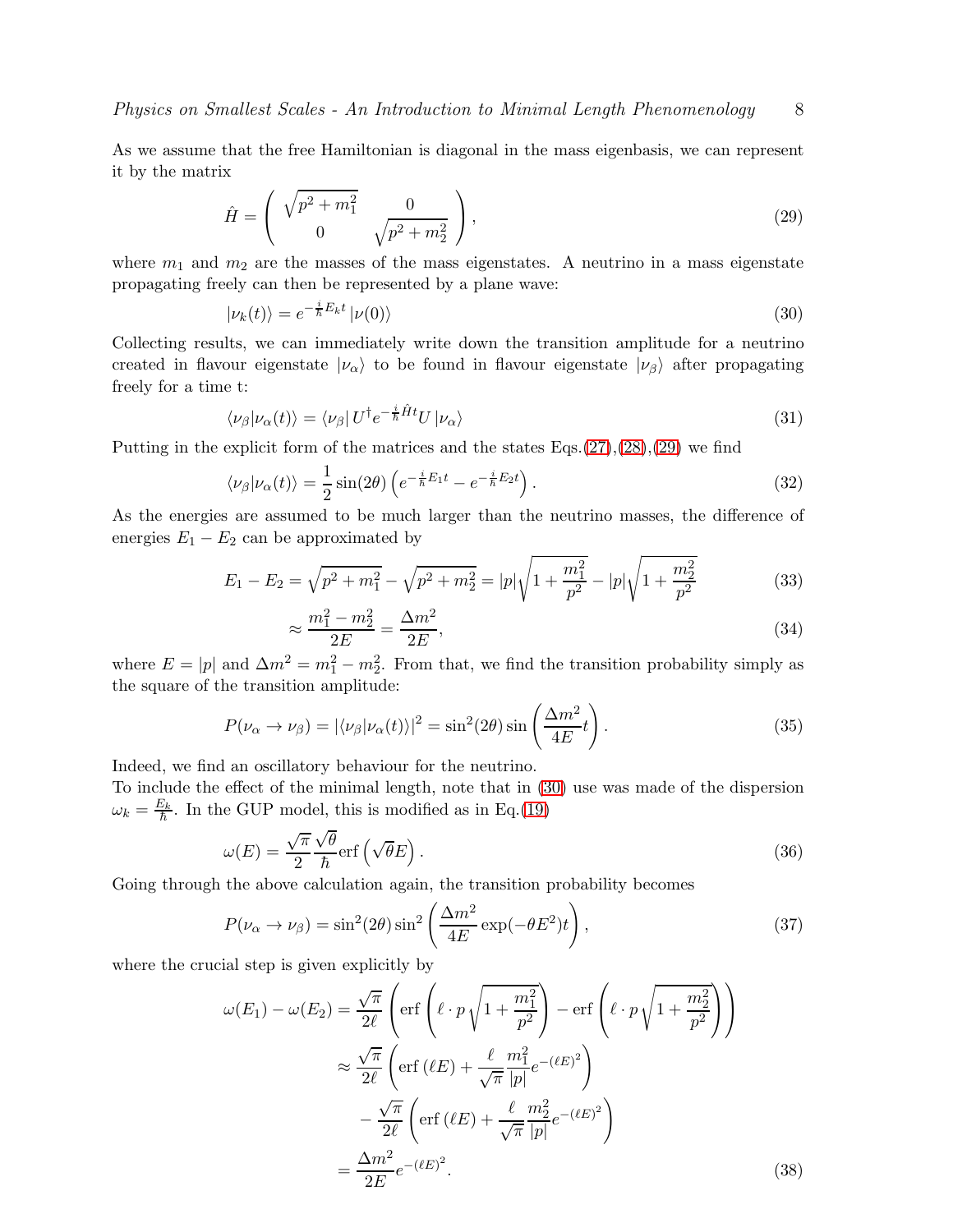

<span id="page-8-0"></span>Figure 3. Oscillation pattern for classical oscillations and modified oscillations for several values of  $\sqrt{\theta}$ .

The extension of this model to the realistic three flavour case is slightly more complicated, but the general idea remains the same. In [\[24\]](#page-9-21) we applied our model to data from the MINOS experiment. The results are shown in figure [3.](#page-8-0) As you can see, there is a modification of the oscillation pattern which, however, is very small for relevant values of  $\sqrt{\theta}$ . However, in [\[24\]](#page-9-21), we found scenarios in which the effect is more pronounced and could lead to a strong bound on the minimal length. In particular, gamma-ray bursts and active galactic nuclei are candidates for the emission of ultra-high energetic cosmogenic neutrinos. These neutrinos might have energies larger than  $\sqrt{\theta}^{-1}$ . According to Eq.[\(37\)](#page-7-2) these neutrinos would not oscillate, leaving a clear experimental signal.

## 6. Results

Both the GUP and the NCG approach presented in this article have been applied to a wide variety of problems from quantum mechanics and general relativity. In this section, we want to give a small overview over what has been investigated in these frameworks.

Besides basic problems in quantum mechanics such as the harmonic oscillator [\[9\]](#page-9-8) and the hydrogen atom [\[25\]](#page-9-22), GUP has been extended to quantum field theories [\[10\]](#page-9-9), [\[26\]](#page-9-23) and used to derive modifications for basic scattering processes such as  $e^+e^-$ -annihilation where it turns out that the standard model cross section is reduced considerably [\[26\]](#page-9-23). Moreover, minimal length thermodynamics has been studied from which a modification for stable neutron star configurations was found in [\[21\]](#page-9-24).

The coherent state approach to NCG has been applied mostly to black hole physics. Noncommutative solutions have been obtained for all classical black hole solutions and show that the singularity that plagues the classical solutions is tamed. Besides being regular everywhere, these solutions have a finite temperature throughout their evaporation, thereby getting rid of another divergence of the (semi-)classical theory [\[27\]](#page-9-25), [\[28\]](#page-9-26), [\[29\]](#page-9-27). Moreover, black holes have been investigated in higher-dimensional space-time and for their phenomenology in collider experiments [\[30\]](#page-9-28), [\[31\]](#page-9-29), [\[32\]](#page-9-30). Furthermore, the model was used to study the dimensionality of space-time at the fundamental scale which turned out to show a fractal behaviour [\[33\]](#page-9-31), [\[34\]](#page-9-32).

Of course, this is just a small part of the literature, but this short list will provide a good overview for the interested reader.